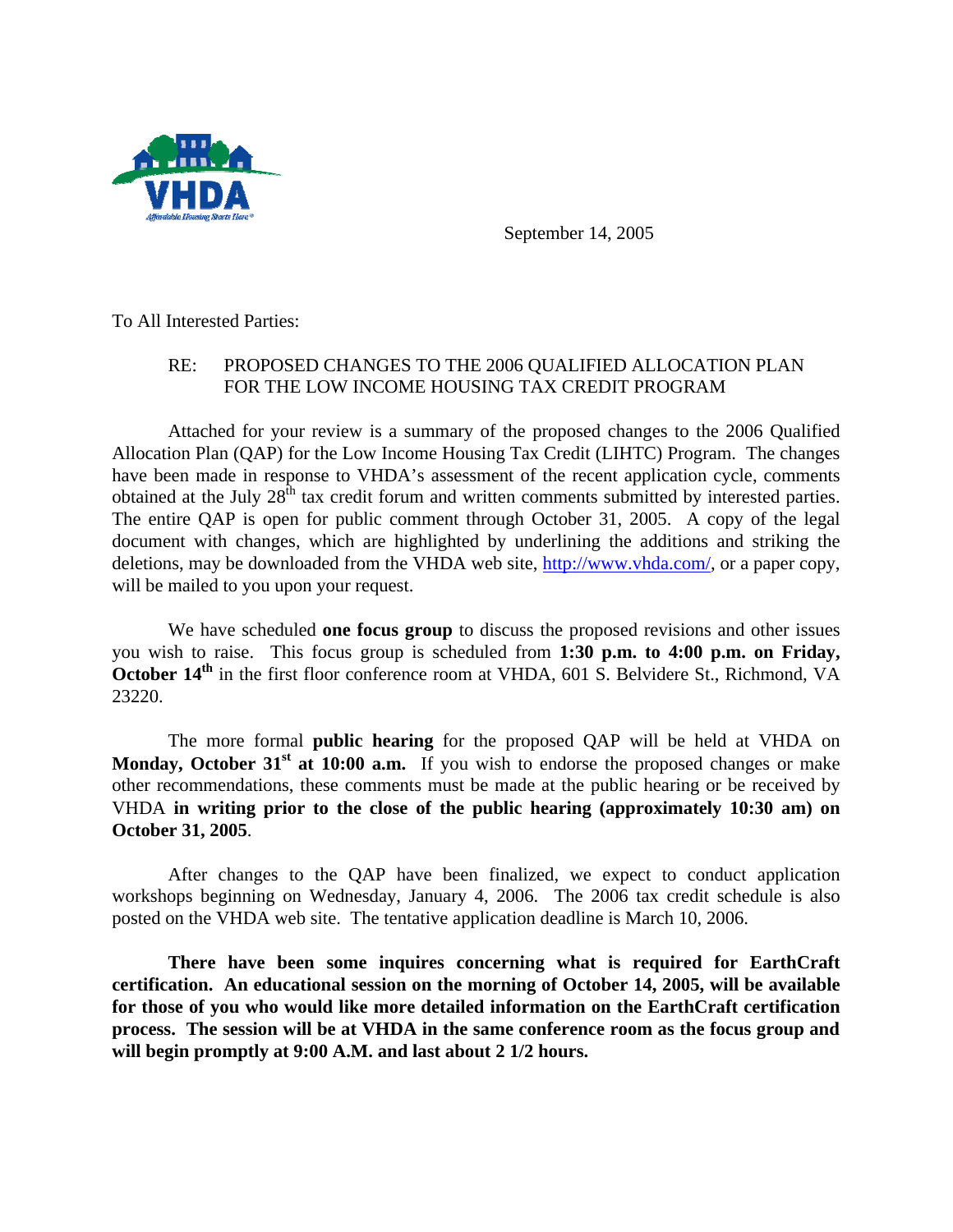We look forward to receiving your comments on the proposed changes to the 2006 Plan by October 31, 2005. **If you would like to attend either the focus group or the EarthCraft Certification session, please register by sending an email to Debbie Griner at debbie.griner@vhda.com or call her at (804) 343-5518.** If you have any questions, please call me at (804) 343-5786.

Sincerely,

James M. Chandler Director of LIHTC Programs

Enclosures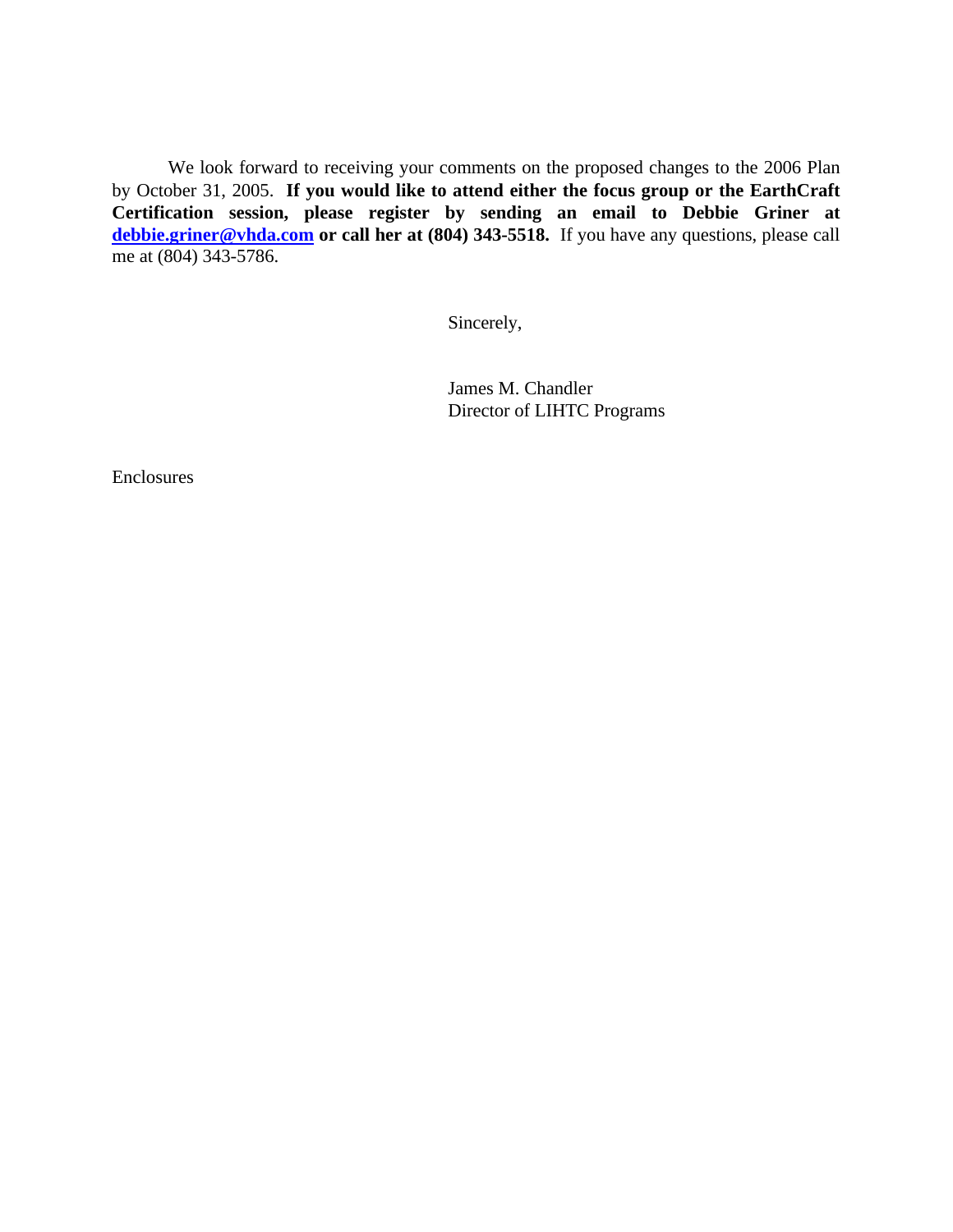## **SUMMARY OF PROPOSED CHANGES TO THE 2006 LOW INCOME HOUSING TAX CREDIT QUALIFIED ALLOCATION PLAN**

- 1. Create a high growth/high cost non-competitive pool of credits for Preservation projects that may not be feasible to be financed with tax-exempt bonds (as determined by VHDA) within Arlington County, Fairfax County, Alexandria City, Fairfax City and Falls Church City. The pool credits will be from the following year's allocation not to exceed 15% of current years per capita credits. Minimum requirements to qualify for credits from this pool will be:
	- At least 80% of the units must be tax credit units
	- At least 20% of the units must be at 50% incomes
	- EarthCraft certification or amenity points of at least 20 points (excluding points for brick and bathrooms)
	- 5% or more of the developer fee must be deferred
	- Applicants may not submit the same development for this pool of credits and the competitive pool of credits.
- 2. Restructure Local Housing Authority and Non-Northern Virginia Geographic pool percentages:
	- Reduce Local Housing Authority pool percentage to 7.5% and limit participation to 100% Housing Authority developers or HOPE VI developments within the jurisdiction where Housing Authority is located. The new percentages would be:
	- Nonprofit Pool 15% (unchanged)
	- Local Housing Authority Pool 7.50%
	- Northern Virginia MSA Pool 19.44% (unchanged)
	- Richmond MSA Pool  $-13.15\%$
	- Tidewater MSA Pool 20.47%
	- Small MSA and Micropolitan Area Pool 16.31%
	- Rural Pool  $-8.13\%$
	- Reduce amount of following year's preallocation of credits from 15% to 10%.
- 3. Delete Qualified Census Tracts ("QCT") as a Revitalization Area must be established by locality and limited to areas in which locality is providing resources for revitalization.
- 4. Delete the 20-point category for completion of Plans and Specifications require minimum submittals.
- 5. Add a 5-point category for developments in both Revitalization Areas and QCT's.